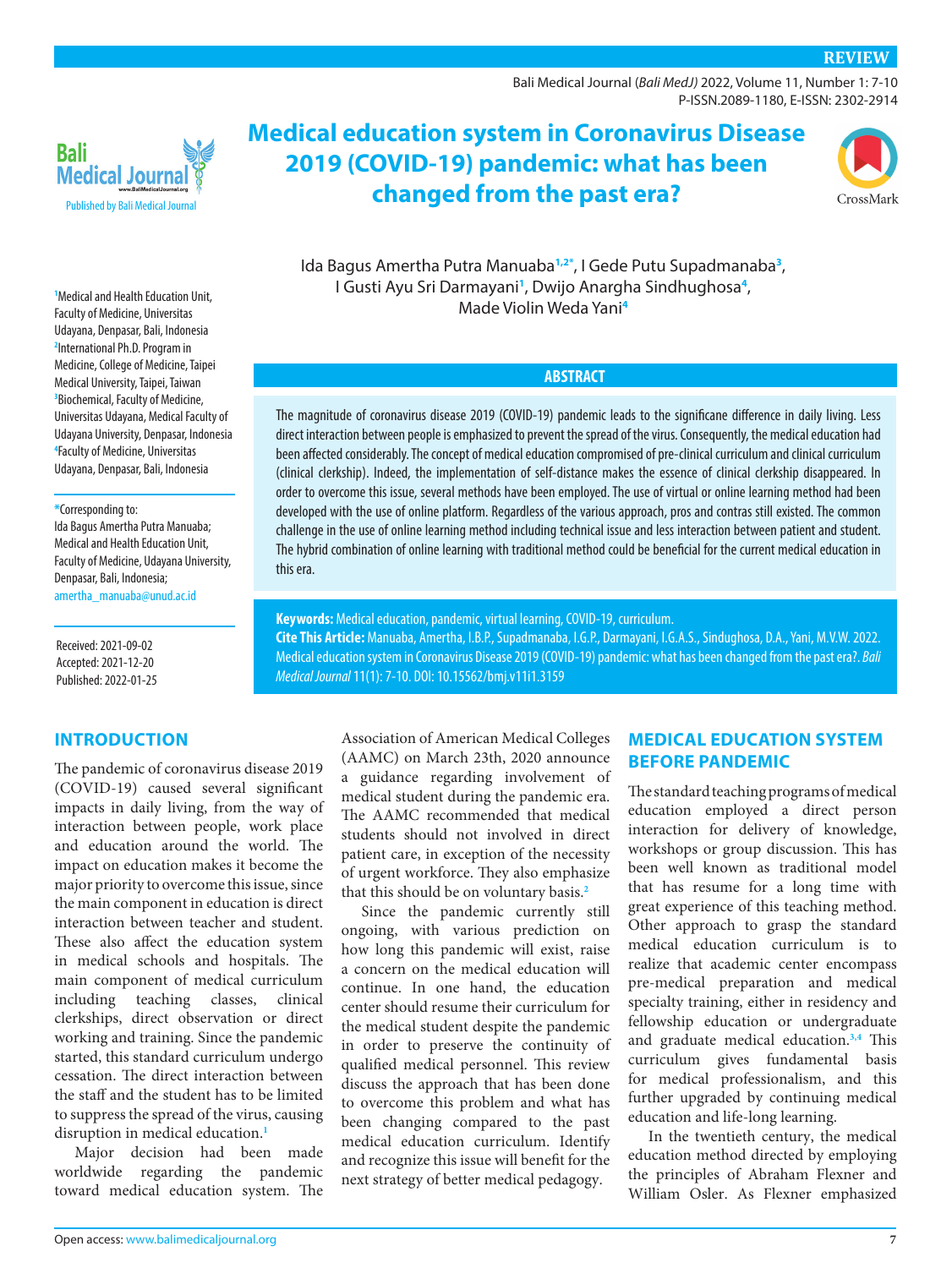that medical schools should be in the form of university based with rigorous curriculum including laboratory and clinical science education and active research, Osler underlined the importance in bedside teaching, direct contact of medical students with the patients and the guidance of the clinician for the students in regards to these direct observation and experience.**[3](#page-3-2)[,5](#page-3-4),[6](#page-3-5)** These two different yet complementary concept leads to the emergence of two pillar in medical education system; foundational and clinical sciences.**[7](#page-3-6)** This model gives the basis for education system in undergraduate medical education, consisting of pre-clinical years and clinical clerkship (**[Figure 1](#page-1-0)**).

# **IMPLICATION OF COVID-19 PANDEMIC TOWARD MEDICAL EDUCATION**

A pandemic of COVID-19 has caused unprecedented problems in medical education processes and health care systems around the world. The highly contagious characteristics of the virus make it difficult to conduct medical education as before. Medical education in the clinical phase emphasizes patientbased learning, where the theory gained during the pre-clinical phase is applied in the field. Therefore, the COVID-19 pandemic has greatly affected the clinical phase of medical education, which is based on lectures and patient-based education.**[8](#page-3-7)**

The COVID-19 pandemic puts a person at risk of contracting lifethreatening illnesses and conditions. This is a big challenge for medical education, since security for teaching staff is also an important aspect of education. In addition, ensuring the teachers are also necessary to ensure the continuity of the medical education process. These problems have resulted in the main focus being on the care of COVID-19 patients, thus limiting the opportunity for bed-side teaching for medical students.**[8](#page-3-7)**

Overall, all face-to-face training, including clerkships, clinic rotations, and small group sessions were suspended at the start of the pandemic. Clinical orientation activities such as clinical rotation and clerkship are reactivated by several institutions taking into account local factors. However, this educational process can still undergo changes taking into account the pandemic period. an important consequence of the pandemic is the cancellation of many clinical rotations of medical students, thereby limiting opportunities for hands-on learning.**[9](#page-3-8)**

# **PSYCHOLOGICAL BURDEN OF PANDEMIC FOR MEDICAL STUDENT**

Faced with an unprecedented shortage of health professionals, several institutions are implementing alternatives to increase



<span id="page-1-0"></span>**Figure 1.** Pillars of medical education curriculum

the workforce, including the placement of qualified and willing medical students, at the discretion of the institution. Some countries such as Italy, Ireland, and England have involved their students as health workers early. Meanwhile, in Canada, students were withdrawn from clinical assignments. A number of medical schools in America graduate some students early. The guidelines developed by the AAMC ensure that student participation in direct patient care is voluntary, with guarantees of adequate personal protective equipment, adequate testing, and health insurance.**[9](#page-3-8)**

The mental health burden as a result of this pandemic can be linked to anxiety, coping with illness and high mortality rates. In addition, an increase in working time accompanied by a significantly reduced rest time, the impact of illness on colleagues and family, economic pressure, and isolation and social pressure also have an impact on the mental health of students. The World Health Organization (WHO) notes that health workers are at increased risk of mental health problems. This is not only due to the emotional stress of social isolation, but also to exposure to death and illness, shortages of personnel and personal protective equipment (PPE), and the moral burden of patient care.**[9](#page-3-8)**

The effect of the pandemic on increasing levels of anxiety and depression in medical students has been shown in various studies. An American study showed that there was a 61% increase in anxiety levels and 70% in depression levels.**[10](#page-3-9)** A study in Uganda involving clinical-phase medical students found that 30.3% of students felt they were not getting adequate preventive equipment. In fact, the majority of students (81.7%) felt they were at risk of contracting COVID-19. This will increase the pressure for clinical medical students and will affect the students' anxiety and depression levels.**[11](#page-3-10)**

## **CHANGING IN MEDICAL EDUCATION SYSTEM IN PANDEMIC SITUATION**

From the beginning of the pandemic up to this day, medical educators and professionals all around the world tried various approach to delivered the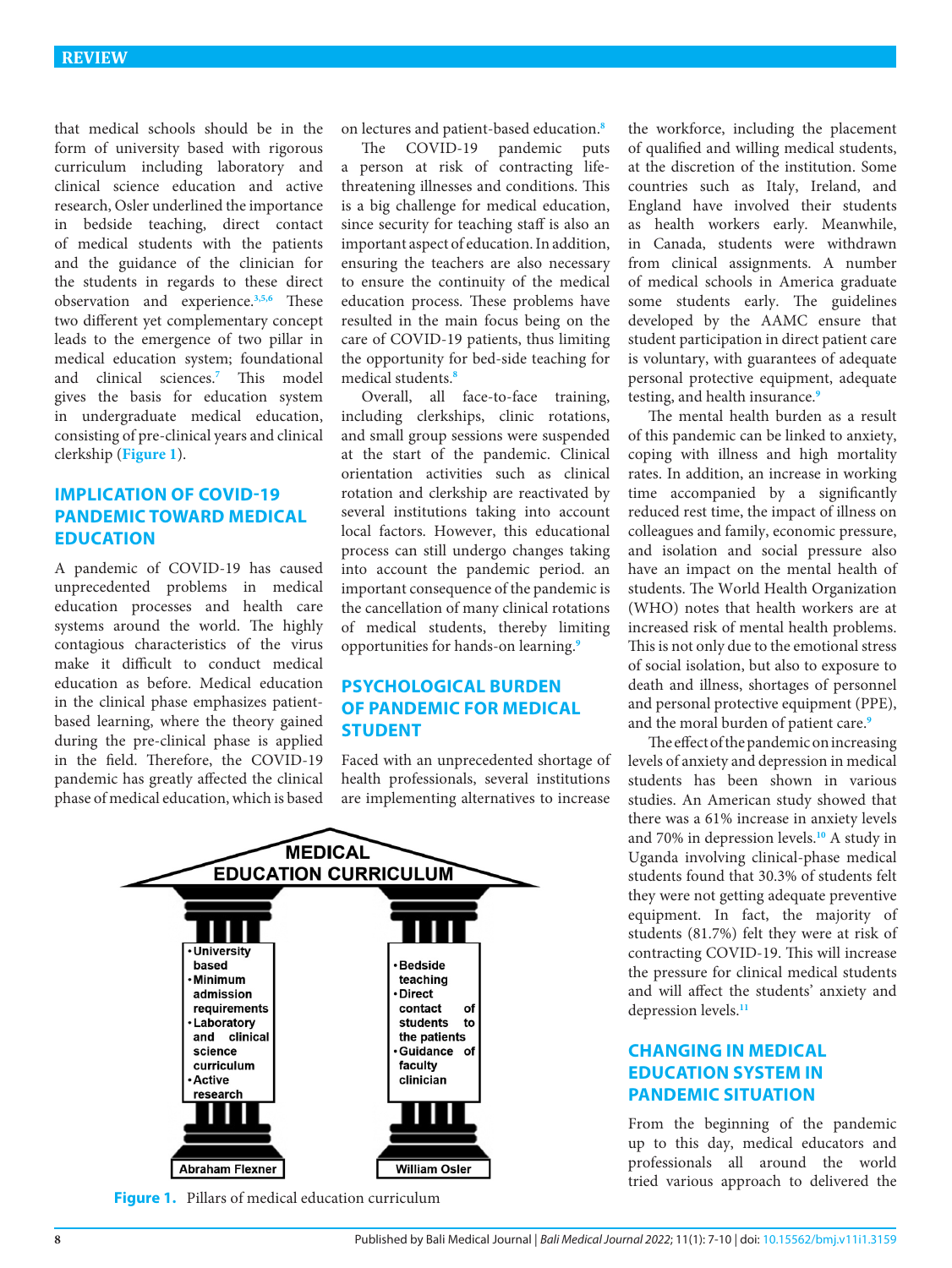educational content. Several platforms that provides features for live lectures or recording materials have been utilized by medical and university centers worldwide.**[12](#page-3-11)** The most adopted technology for the delivery of the educational content is online platforms. The teaching comprising live lectures, interactive discussion, or presentation by medical students.**[13](#page-3-12)** However, more preparations are needed to deliver the educational content to senior medical students, since their main method is direct interaction to the patient with implemented the theory toward the patient.**[14](#page-3-13)** In this setting, teleconferencing may assist to demonstrate medical procedures.**[15](#page-3-14)** Despite all the benefits offered with online teaching, this method also has controversies. Online learning method provide more flexibility in regards to location and timing, also more efficient, However, the disadvantages including technical issues and lack of interaction between patient and medical student. Therefore, the main problem exist for the clinical clerkship medical student.**[12](#page-3-11)**

In several recent years, telemedicine has developed significantly. The application of telemedicine have expanded from the phone triage, electronic visit to follow-ups of postsurgical operation. The telemedicine market has grown considerably even before pandemic. It has been predicted to grow from 38.3 billion to \$130.5 billion, from 2018 to 2025.**[16](#page-3-15)** However, clinician that still not used to telemedicine will find it difficult to implement their interview and history taking of the patient to the virtual setting.**[17](#page-3-16)** The other issue in implementing the use of online learning is technical challenges, which stated as the most common reason for failure in adapting this method.**[18](#page-3-17)** These barriers added with other factors, e.g., patients' discomfort, stress to adapting the new environment and technological literacy will make the adoption of online learning becomes difficult.**[17](#page-3-16)** Furthermore, the use of computer screen or phone call could make the patients feel more detached, hampering the usefulness of doctor and patient relationship. This indirectly will make the delivery of educational content also becomes failed.**[17](#page-3-16)** This issue has been evaluated with several studies. One study found that inexperienced care providers to telemedicine will make them difficult

in obtaining detailed history and data or giving appropriate subsequent approach and jumping straight to requesting unnecessary in-person visits.**[19](#page-3-18)** Other systematic review found that through dedicated curriculum, courses have been successful in teaching.**[20](#page-3-19)**

As direct interaction of student to patients provides crucial method of learning, many medical institutions tried to find methods to maintain patient and students interaction during this pandemic era. One study by Chandra et al in 2020 evaluating the virtual clinical experience of medical students in Emergency Medicine clinical clerkship.**[21](#page-3-20)** The recently examined patients by the clinician were undergo virtual call-backs by the students, with supervision. This method has received favorable feedback from both the patients and students. One study by Escalon et al in 2020 found that as many as 86.5% physiatrists practicing with the use of virtual learning during pandemic in United States.**[22](#page-3-21)** These studies gives suggestion that telemedicine can be served as the bridge to overcome the issue of direct interaction of students with the patients, providing the continuity of medical education.

As for specific skill set, a video-based coaching is another approach to delivered the procedural skills needed. In the pandemic era, interventional procedure can be taught by the instructors remotely. One study found that with the same exposure to laparoscopic skills training, video-based coaching method increase the performance quality of laparoscopic surgical, both in virtual reality and porcine models. However, it comes with the cost of time needed for teaching. The study concluded that video-based coaching is a decent method to maximize performance enhancement from every clinical exposure.**[23](#page-3-22)**

The efficacy of virtual or online learning method with the aim to delivered proper medical education is promising. In a study by Pape-Koehler et al,**[24](#page-3-23)** they found improved surgical performance of laparoscopic cholecystectomy when used in isolation or when combined with a practical training session compared to practical training alone. Another study by Smeekens et al in 2011**[25](#page-3-24)** found an improvement in the ability of the nurses

to identify child abuse in emergency department after online session. This included higher quality of history taking. In ither study, a hybrid method is useful. A study found that medical students benefits from online learning of palliative care. However, they need to be given experience-based training and direct encounters with the patients**. [26](#page-3-25)**

Another thing that need to be considered for medical education in pandemic era is mental health support for the student. Establishing a mentoring group may help them to share ideas, suggestion and encounter their feeling of isolation. This approach may useful for international students that may feel isolated and considered as minority groups.**[27](#page-3-26)** The group may employed the senior medical students to junior medical students, in order for the senior medical students giving guidance to junior medical students. They can resolve the stress issue for the medical students and encourage them in other areas, e.g., research.**[28](#page-3-27)** As discussion with other students will improve their knowledge, they also feel a sense of unity. International students and parents may be placed together to further enhance understand the challenge and develop empathy with each other.**[29](#page-3-28)**

### **FUTURE ISSUES**

Direct comparison of online learning method with traditional learning is hard since the groups are heterogenous, lack of uniformity, and various confounding variable that will defy the adjustment.<sup>30</sup> Hybrid method which consists of combination between traditional learning method with online learning could be utilized and may serve as potential teaching method in this pandemic era.**[31](#page-3-29)[-33](#page-3-30)** Another thing that should be empahasized is that the mentoring groups or network could be resumed beyond this pandemic. The mentoring groups provide medical students an opportunity to interact and active study, more comprehensive guidance regarding research and future training prospects.**[34](#page-3-31)**

### **CONCLUSION**

Medical education has undergone significant changes in this pandemic.